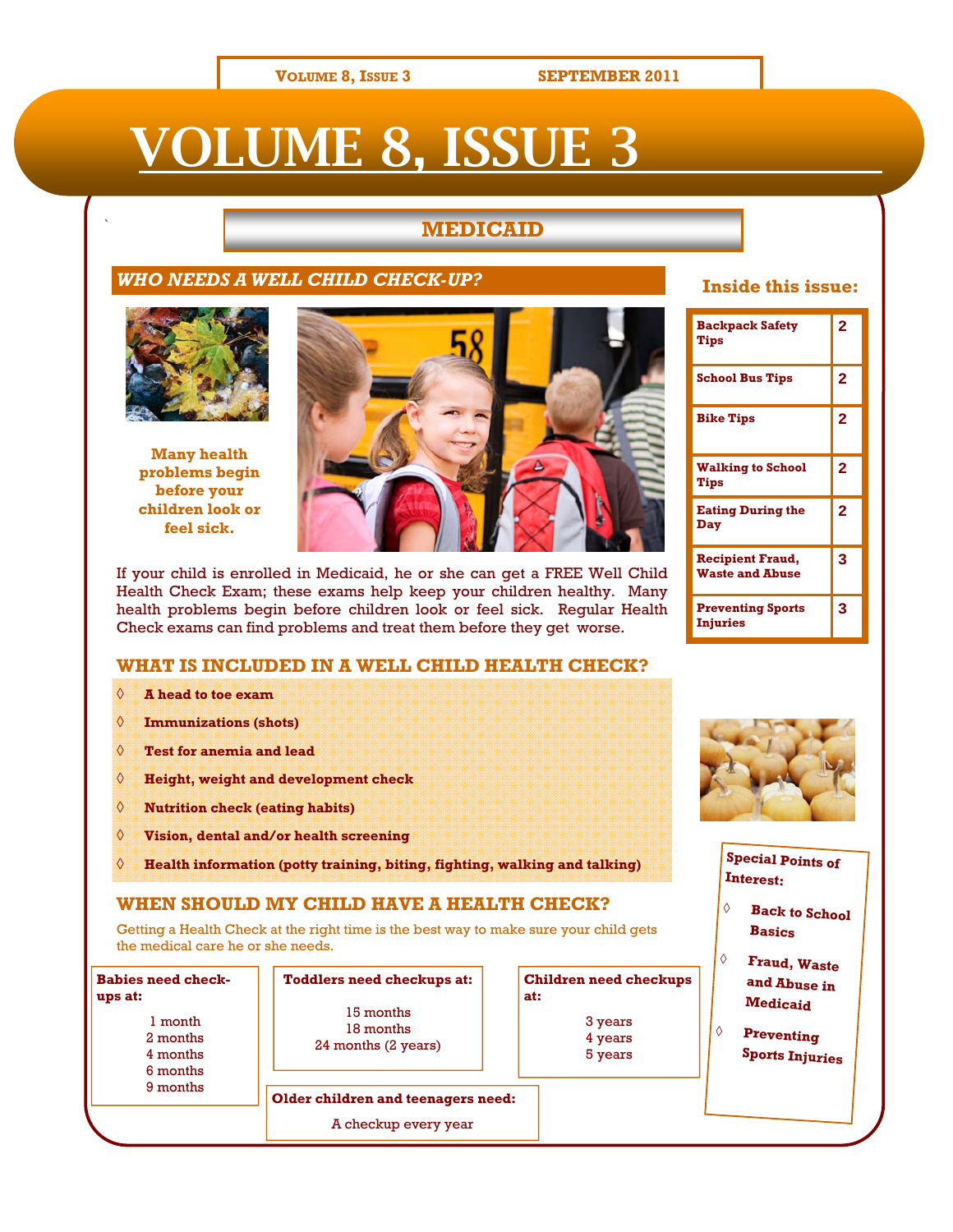#### **Page 2**

# **BACK TO SCHOOL BASICS**

#### **The following health and safety tips are from the American Academy of Pediatrics (AAP).**

#### BACKPACK SAFETY:

- Choose a backpack with wide, padded shoulder straps and a padded back.
- Pack light. Organize the backpack to use all of its compartments. Pack heavier items closest to the center of the back. The backpack should never weigh more than 10 to 20 percent of your child's weight.
- Always use both shoulder straps. Slinging a backpack over one shoulder can strain muscles.
- If your school allows, consider a rolling backpack. This type of backpack may be a good choice for students who must tote a heavy load. Remember that rolling backpacks still must be carried up stairs, and they may be difficult to roll in snow.

#### SCHOOL BUS:

- If your child's school bus has lap/shoulder seat belts, make sure your child uses one at all times when in the bus. If your child's school bus does not have lap/shoulder belts, encourage the school to buy or lease buses with lap/ shoulder belts.
- Wait for the bus to stop before approaching it from the curb.
- Do not move around on the bus.
- Check to see that no other traffic is coming before crossing the street.
- Make sure to always remain in clear view of the bus driver.
- Children should always board and exit the bus at locations that provide safe access to the bus or to the school building.

#### BIKE:

- Always wear a bicycle helmet, no matter how short or long the ride.
- Ride on the right, in the same direction as car traffic.
- Use appropriate hand signals.
- Respect traffic lights and stop signs.
- Wear bright colored clothing to increase visibility.
- Know the "rules of the road"

#### WALKING TO SCHOOL:

- Make sure your child's walk to school is a safe route with well-trained adult crossing guards at every intersection.
- Be realistic about your child's pedestrian skills. Because small children are impulsive and less cautious around traffic, carefully consider whether or not your child is ready to walk to school without adult supervision.
- If your children are walking to a new school, walk with them the first week or until you are sure they know the route and can do it safely.
- Bright colored clothing will make your child more visible to drivers.
- In neighborhoods with higher levels of traffic, consider starting a "walking school bus," in which an adult accompanies a group of neighborhood children walking to school.

#### EATING DURING THE DAY

- Most schools regularly send schedules of cafeteria menus home. With this advance information, you can plan on packing lunch on the days when the main course is one your child prefers not to eat.
- Try to get your child's school to stock health choices such as fresh fruit, low-fat dairy products, water and 100 percent fruit juice in the vending machine.
- Each 12-ounce soft drink contains approximately 10 teaspoons of sugar and 150 calories. Drinking just one can of soda a day increases a child's risk of obesity by 60%. Restrict your child's soft drink consumption.

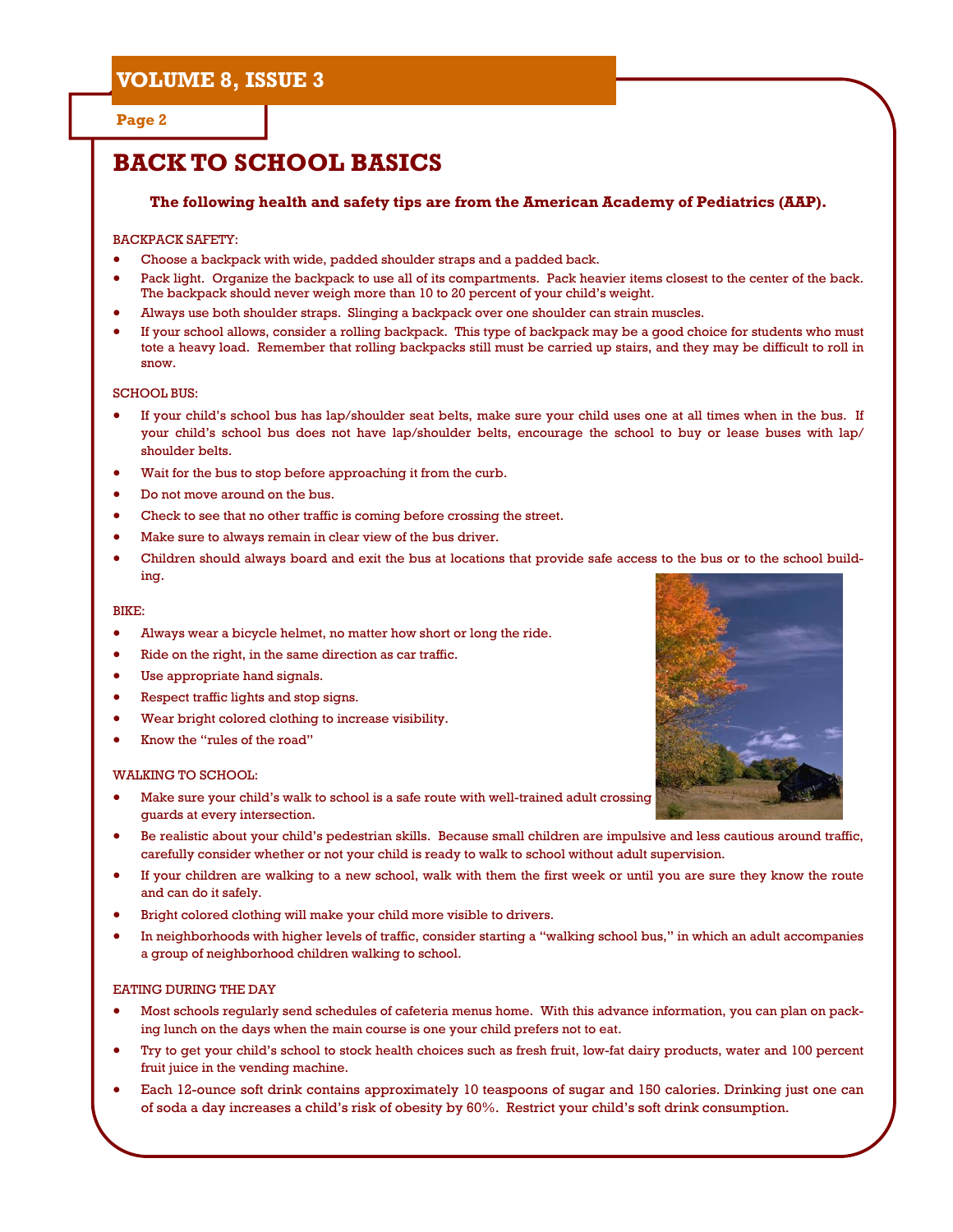# **Client Fraud, Waste and Abuse May Allen Strate 3 April 2013** Page 3

Medicaid scams steal money from those that need it the most, both clients (any one that receives services from Medicaid) and the people who provide the health care services. Most people receiving Medicaid services do so legally within the Medicaid guidelines. However, a small group of folks abuse their rights and participate in deceptive behavior. The following are types of fraud, waste and abuse by clients:

- Loaning a Medicaid Identification (ID) card to others
- √ Misrepresenting Medicaid eligibility to providers
- Changing or tampering with an order on a prescription
- Stealing a prescription pad or another type of authorization form and forging signature
- Using more than one Medicaid ID card or identity
- Doctor shopping for drugs or other unnecessary services
- Obtaining duplicate services
- Receiving payment in lieu of services
- Receiving services when the client knows the services are not medically necessary
- Providing a Medicaid ID card and other personal information for money
- Selling prescription drugs
- Misrepresenting a medical condition in order to receive care or services
- √ Obtaining durable medical equipment (DME) or supplies from Medicaid for purposes of selling it
- √ Misrepresenting personal income or assets in order to obtain eligibility

Taking part in any of these activities can lead to criminal liability or loss of federal services indefinitely.

If you suspect that a recipient has taken part in any of these activities listed above or any questionable activity, please call (307)777-7531. Your call will remain confidential.

# **PREVENTING SPORTS INJURIES**

Back to school for many children means back to sports. Thousands of Wyoming boys and girls participate in organized school sports and some will suffer bumps, bruises, sprains and fractures. Fortunately, life threatening school sports injuries are rare but many injuries can cause discomfort and lost classroom time. Sports help children to keep their bodies fit and sports give children opportunities for development of leadership skills, team cooperation and building self esteem. Many lessons are learned on the playing field that can't be learned in the classroom.

All sports have the risk for injury and contact sports have the greatest risk but any sport can present physical stresses and strains. Broken bones constitute just five percent of sports injuries. Damage to ligaments, tendons and muscles are much more common.

Children's sports should be overseen by coaches who have training in first aid and who will refer children with injuries to the appropriate health care providers.

The American Academy of Pediatrics recommends the following to reduce the risk of sports injuries:

- **Time off and time out**. Plan to have at least 1 day off per week from a particular sport to allow the body to recover.
- Wear the right gear. Players should wear appropriate and properly fitting protective equipment such as pads (neck, shoulder, elbow, chest, knee, shin), helmets, mouthpieces, face guards, protective cups, and/or eyewear. Yo
- **Strengthen muscles.** Conditioning exercises before games and during practice strengthens muscles used in play.
- **Increase flexibility**. Stretching exercises before and after games or practice can increase flexibility.
- **Use the proper technique.** This should be reinforced during the playing season.
- **Take breaks.** Rest periods during practice and games can reduce injuries and prevent heat illness.
- **Play safe.** Strict rules against headfirst sliding (baseball and softball), spearing (football), and body check- ing (ice hockey) should be enforced.
- **Stop the activity if there is pain**.
- **Avoid heat injury** by drinking plenty of fluids before, during and after exercise or play; decrease or stop practices or competitions during high heat/humidity periods; wear light clothing.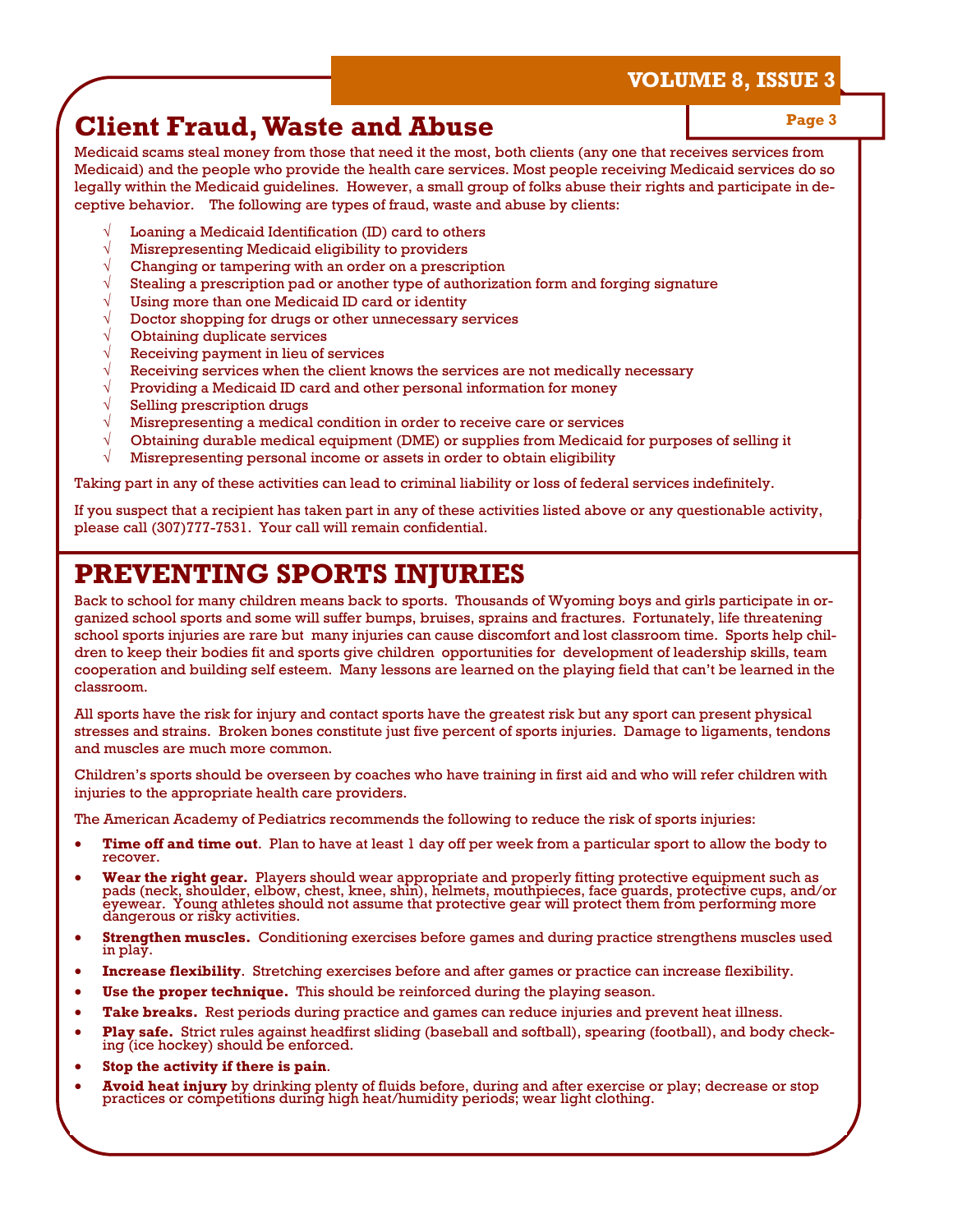**Page 4** 

# **WHERE SHOULD I TAKE MY CHILD FOR CHECK-UPS?**

- Your doctor, a clinic, health center, or local health department can provide Well Child Health Checks. It is best to establish a "Medical Home," a place that coordinates all your health care needs. Have your "Medical Home" keep track of your child's history.
- ♦ For dental exams, make an appointment with a dentist in your area.

### **MAKING AN APPOINTMENT**

- You make an appointment directly with your child's doctor or dentist office. It is important to ask if they will accept Medicaid when making the appointment. If they do not, you will need to find another doctor or dentist.
- It is important for you to keep your child's appointment. The doctor and dentist reserve time especially for your child. If you cannot keep your child's appointment, call and tell them as soon as possible.
- When you go for your child's appointment, take your child's Medicaid card and immunization record.

### **WHEN SHOULD I TAKE MY CHILD TO THE EMERGENCY ROOM?**

Emergency rooms are for emergencies and life-threatening situations, and should not be used for any other purpose. Emergency room care is expensive. Do not go to the emergency room for care that should take place in a health provider's office, such as sore throats, colds, flu, earache, minor back pain and tension headaches.

Emergency care is covered 24 hours a day, 7 days a week. An emergency is a serious threat to your child's health. If you believe your child has an emergency, go to the nearest emergency room or call 911. Some examples of emergencies are:

\*Trouble Breathing \*Bleeding that does not stop \*Chest pain \*Vomiting blood \*Severe cuts or burns \*Broken bones \*Loss of consciousness/blackout



#### **WHO SHOULD I CALL?**

- ◊ If you have any questions on your Medicaid benefits please contact ACS at (800) 251-1269 or use the Client Web Portal.
- $\Diamond$  For Children's Special Health (CSH) eligibility, call your local Public Health Nursing (PHN) office. For information on services and limitations for CSH programs, call (307) 777-7941 or (800) 438- 5795.
- ◊ For prescription services, call the Pharmacy Help Desk at (877) 209-1264.
- ◊ For travel reimbursement, call (800) 595-0011.
- $\Diamond$  To apply for assistance in purchasing nutritional food items (i.e. formula, juice, milk, eggs, etc) through the Women, Infants, and Children (WIC) program, contact your local WIC office.
- $\Diamond$  To talk to a health coach or a nurse, contact APS at (888) 545-1710.

For children enrolled in Kid Care CHIP:

- $\Diamond$  If you have any questions on your Kid Care CHIP health or vision benefits, please contact Blue Cross Blue Shield of Wyoming at (800) 209-9720.
- $\Diamond$  If you have any questions on your Kid Care CHIP dental benefits, please contact Delta Dental at (800) 732-3379.

*Kid Care CHIP is not a Medicaid Program*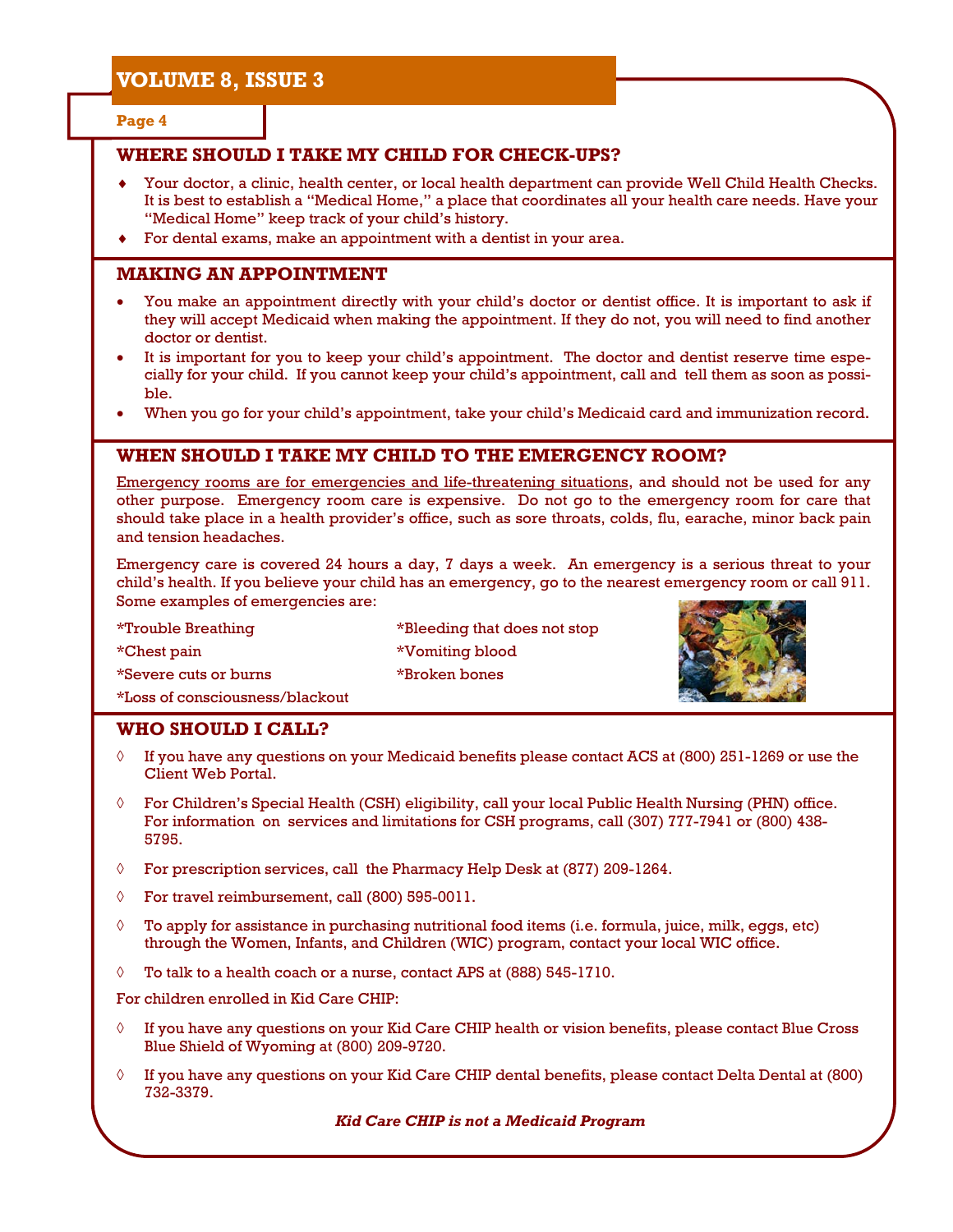# **Emergency Travel Policy Reminder**

Transportation call center agents are required to document the appointment dates and times for each travel request. This information will assist in determining if overnight stays should be paid for by Medicaid.

Emergency Fund requests will be granted for \$100 or more in an emergency situation. Emergency Funds will not be given if the transportation reimbursement is less than \$100.

When a client requests emergency funds and the reimbursement amount is \$100 or more, the transportation call center agents are required to contact the provider to verify the appointment is scheduled. Once this verification has occurred the agents will notify the client's DFS office.

An emergency fund request is limited to one (1) per 30 days per client (not per family). Routine appointments or appointments that are weeks or months in the future are not eligible for emergency funds. Post travel payment is available for these routine or planned appointments.

If an overnight stay is necessary, the *original* hotel receipt must be mailed with the Travel Authorization Confirmation Packet or Emergency Travel Authorization Confirmation Packet.

All verifications must be the original documents (no copies or faxes) and must include client name, appointment date and time and must be signed by the physician, nurse, receptionist/biller, or office manager. Please keep a copy for your records. The only verification forms that will be accepted by the transportation call center will be the following:

- ◊ The original physician or facility's Super Bill given at the time of check-out.
- ◊ Verification information on doctor or facility letterhead.
- $\Diamond$  Verification information on the doctor or facility's tamper resistant Rx pad.

Providers will be contacted to verify attendance at appointments. If an appointment is not attended, notify the transportation call center immediately.

Transportation Call Center — 1-800-595-0011 Monday - Friday 9 am – 5 pm

Travel to a Psychiatric Residential Treatment Facility (PRTF):

- ◊ Must be authorized prior to travel.
- $\Diamond$  Must be for admit, discharge, or family therapy and must have Medicaid approval.
- $\Diamond$  Travel to therapy visits will only be reimbursed every other month.

#### **Client Web Portal (http://wyequalitycare.acs-inc.com)**

Did you know that you can go online 24 hours a day and 7 days a week to:

- Check your Medicaid eligibility.
- Ask Medicaid questions regarding your benefits or covered services, etc.
- Request a replacement Medicaid client ID card.
- Make transportation requests when covered by your benefit plan. Some requests will need to continue to be made through the ACS Transportation Call Center.

**Note:** This website is secure and to gain access you must first register. On the Medicaid Home page under "Client" there are on-line instructions on how to complete the registration process. From the Client Home page go to "First time to the client secured portal?" and click on "Client Web Registration". You will need either the Medicaid client ID number or SSN (Social Security Number), date of birth and first and last name.

You do not need to register to:

- Find a Wyoming Medicaid doctor, dentist, hospital or clinic in your area or specific town, city or state.
- View the Medicaid Handbook, Frequently Asked Questions, newsletters and other client materials.





**Page 5**